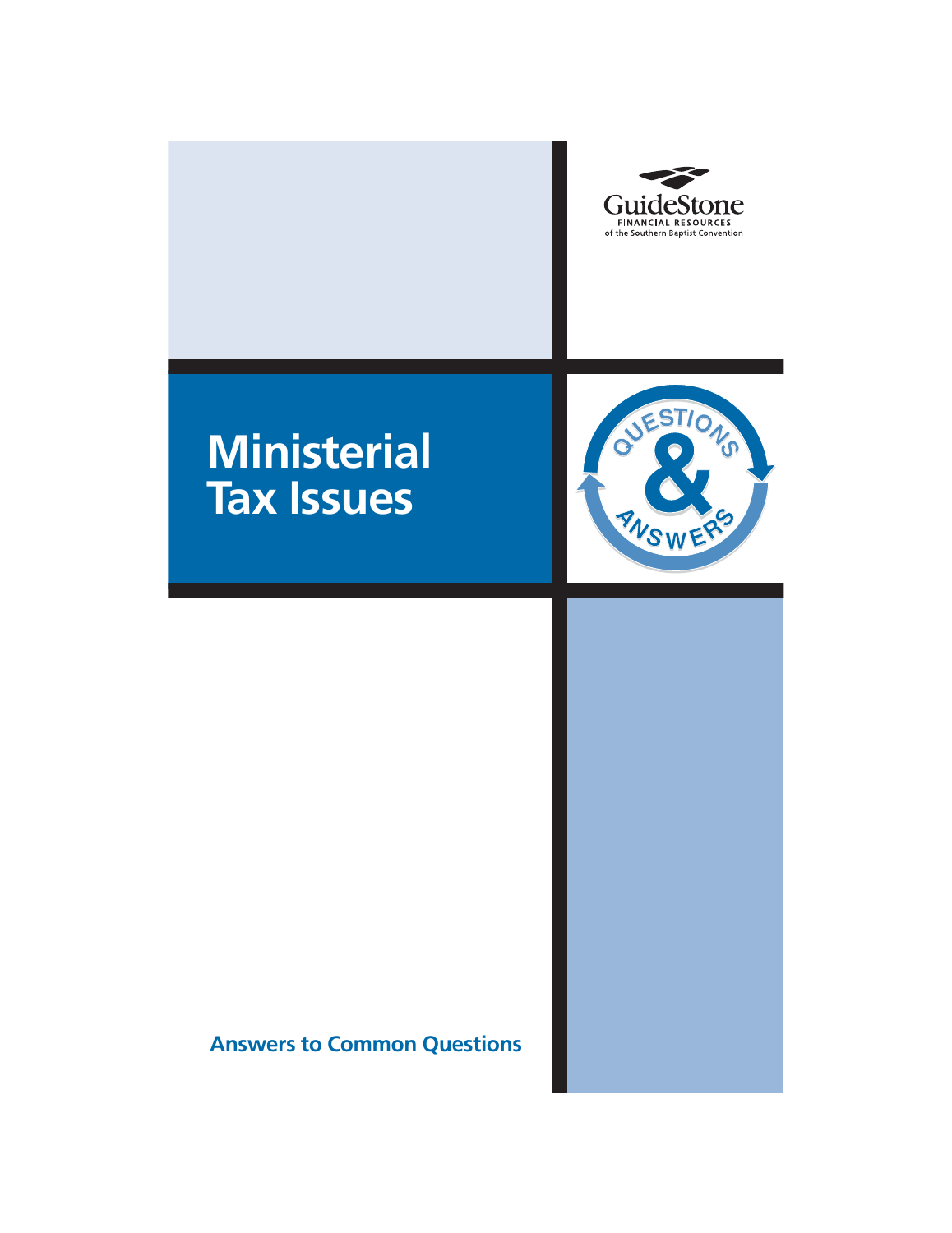# **Table of contents**



| What should churches and ministers |
|------------------------------------|
|                                    |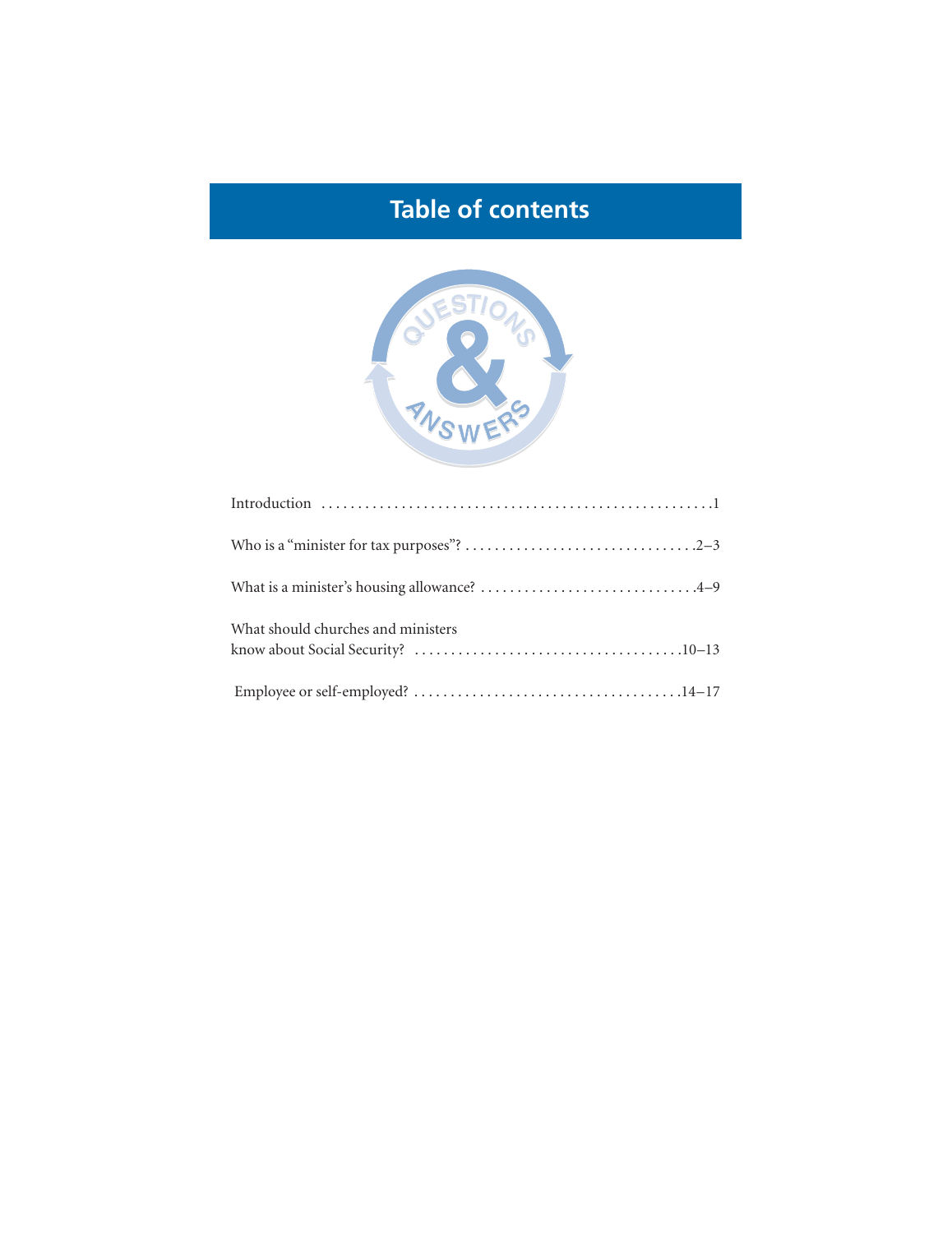# **Introduction**



**T**his brochure explains some important special tax rules that apply to ministers and churches. Many of the questions and answers are related, so it's important to read the entire brochure to understand the issues.

We prepared this brochure to educate churches and ministers, but you should not rely on it for legal or tax advice. If you have questions about a specific situation, see a competent tax advisor who is familiar with tax issues about churches and ministers. Many experienced tax professionals don't understand the unique rules that apply to churches and clergy.

For more information about some of the topics in this brochure, see our annual *Ministers Tax Guide* on our Web site at *www.GuideStone.org*, or call us at **1-800-262-0511** for a free copy.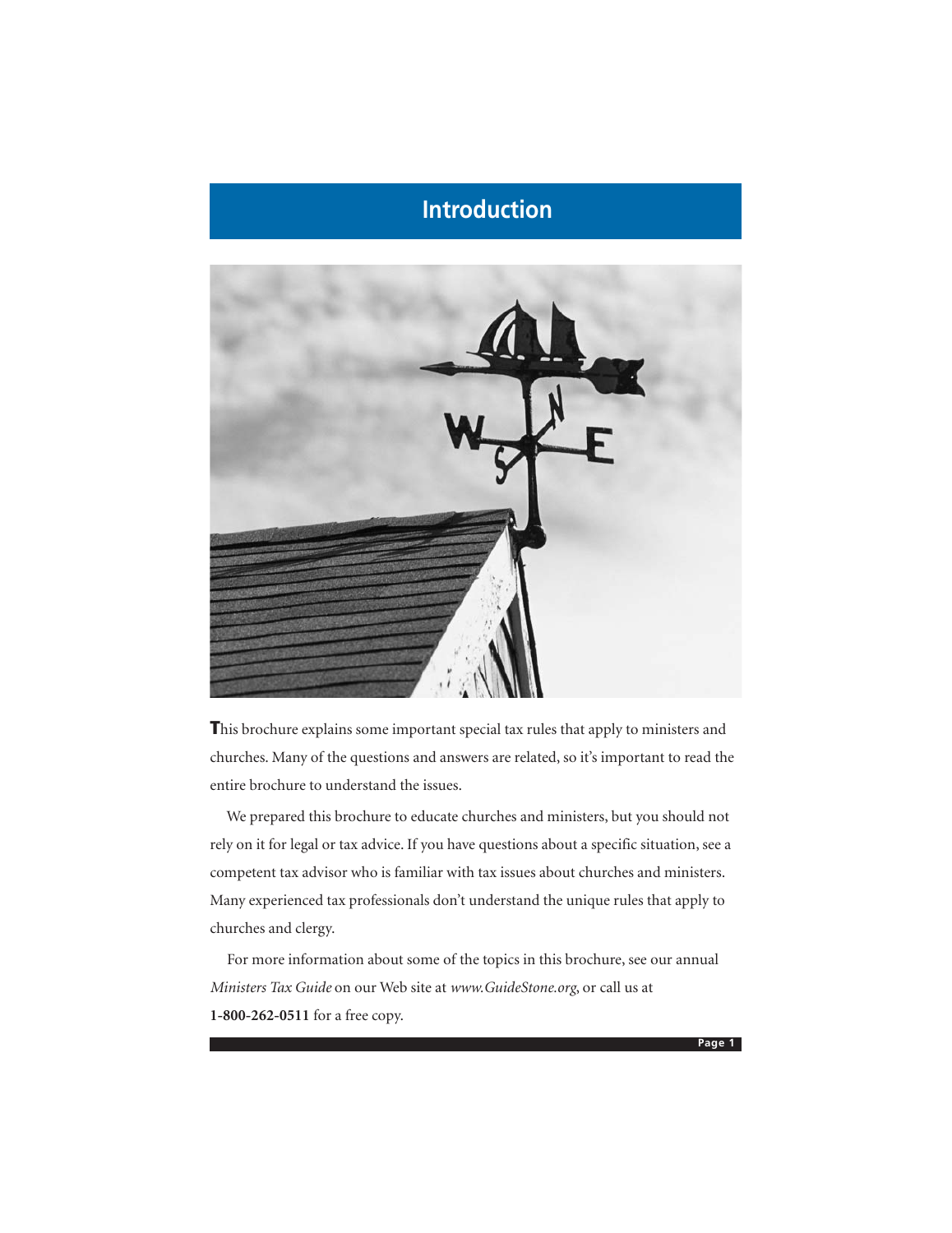# **Who is a "minister for tax purposes?"**

Many churches add "minister" to the title of some of their paid staff members. But the IRS may not consider the same people to be "ministers for tax purposes." This is a tax issue — not a theological issue but churches and taxpayers must understand this issue so they can comply with special tax rules that apply only to ministers for tax purposes. **Please read all the questions and answers in this section or you may miss important information.**

- **Q Why is it important for ministers and churches to know whether a taxpayer is a minister for tax purposes?**
- **A** Special rules apply to ministers for tax purposes. Ministers and churches should understand those rules so they can both comply with federal tax laws. Ministers for tax purposes:
	- Are eligible for a church-designated housing allowance.
	- Are always self-employed for Social Security purposes for their ministerial income.
	- Are exempt from federal income tax withholding.

■ Use the quarterly estimated tax procedure to pay their taxes unless they elect voluntary withholding.

■ May be eligible to opt out of Social Security, although very few ministers qualify to do this.

# **Q If an employee's title includes "minister," is that person a minister for tax purposes?**

**A** A church may call someone a "minister," but the IRS may not treat that person as a minister for tax purposes — that depends on individual facts and circumstances.

### **Q Are ordained ministers always ministers for tax purposes?**

**A** Ordained ministers are more likely than licensed or commissioned ministers to be considered ministers for tax purposes. But the IRS also considers other criteria.

### **Q Are licensed or commissioned ministers always ministers for tax purposes?**

**A** Some licensed or commissioned ministers may be considered ministers for tax purposes. But they are less likely to be considered ministers for tax purposes than ordained ministers. Each individual's circumstances are important.

## **Q How does the IRS decide whether a taxpayer is a minister for tax purposes?**

**A** The IRS considers individual facts and circumstances to decide if a tax payer is a minister for tax purposes. Court cases and practices of different denominations have influenced IRS decisions.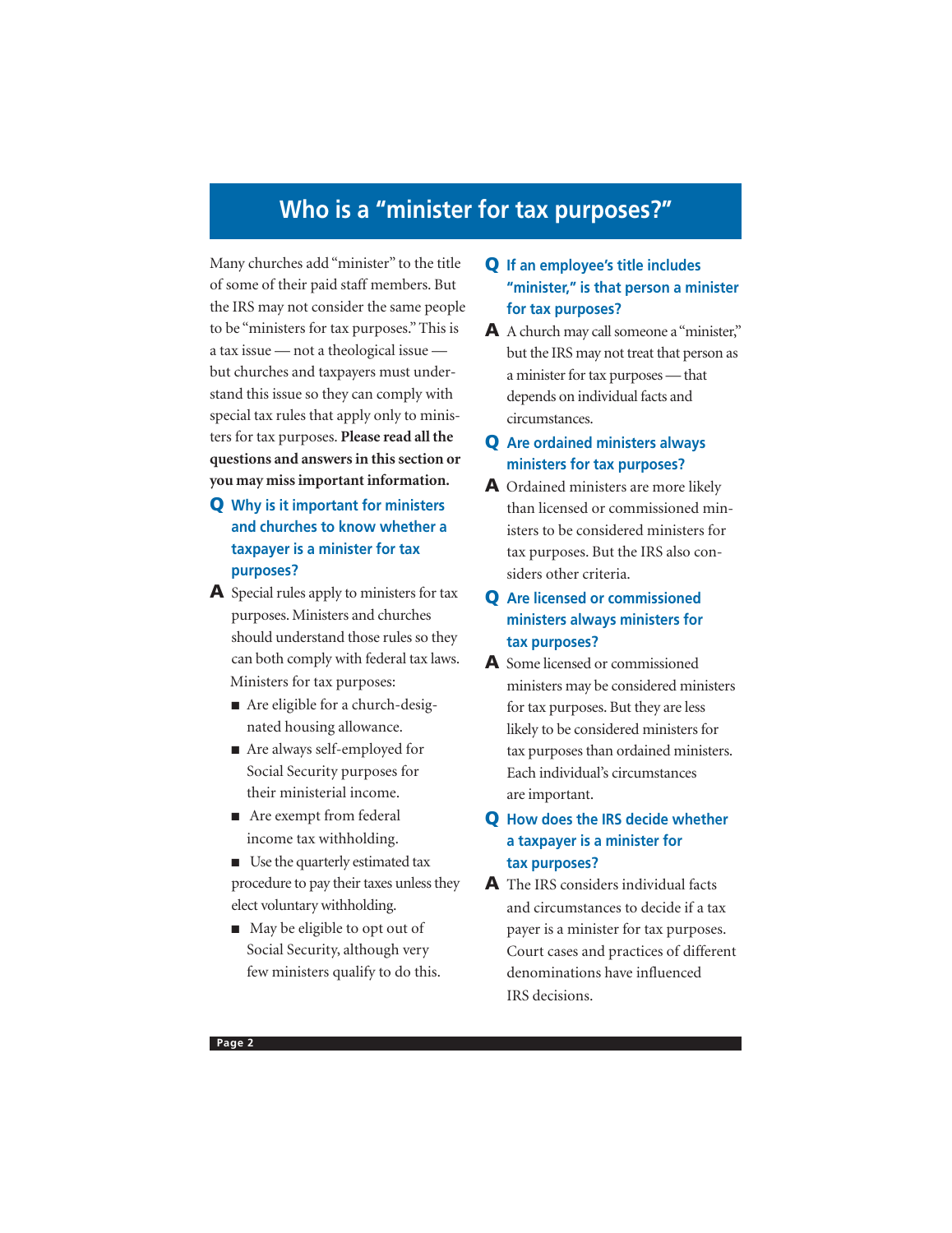# **Who is a "minister for tax purposes?"**

These five questions will help determine if a person is a minister for federal tax purposes:

- 1. Is the person ordained, licensed or commissioned?
- 2. Does the person administer ordinances (baptism and the Lord's Supper)?
- 3. Does the person conduct religious worship?
- 4. Does the person have management responsibilities in the church?
- 5. Is the person considered to be a religious leader by the church? Generally, a minister for tax purposes must be ordained, licensed or commissioned and answer "yes" to a majority of the other four questions.

### **Q Are there any general rules about who will pass these tests?**

**A** As a practical matter, most ordained ministers serving a church will answer "yes" to all the questions. Many licensed and commissioned ministers cannot meet all the criteria, but some can. Taxpayers must make their own decisions about whether they are ministers for tax purposes. If they need help, they should consult a competent tax advisor with experience in ministerial tax issues.

- **Q Should a church ordain, commission or license someone so the church can designate a housing allowance for that person?**
- **A** A church should never ordain, commission or license anyone in an effort to make that person eligible for a minister's housing allowance.

Churches should ordain, license or commission clergy for theological reasons, not tax reasons. Remember that the IRS doesn't automatically consider someone a minister for tax purposes simply because that person is ordained, commissioned or licensed.

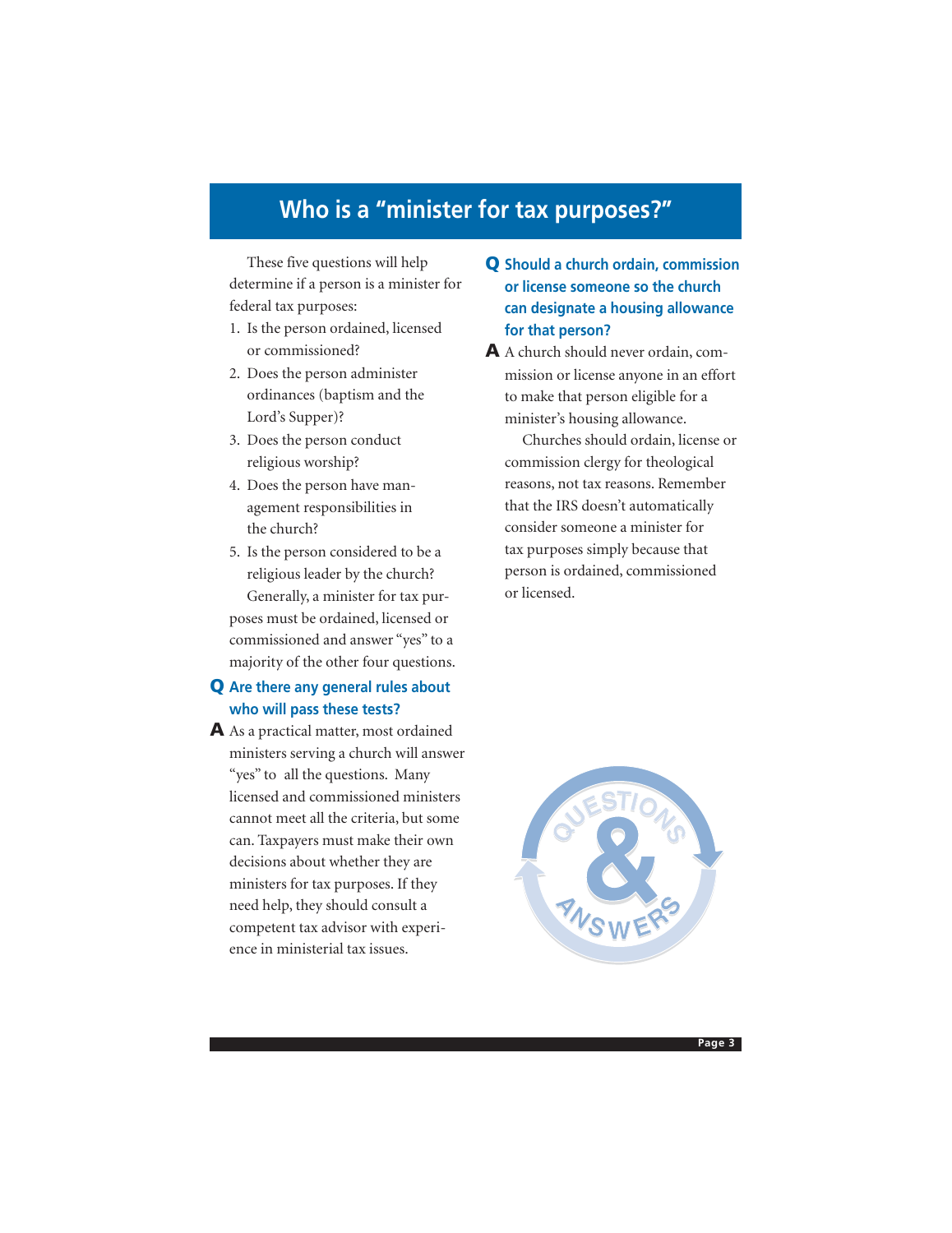Churches may designate a housing allowance for ministers for tax purposes, but there are important rules and limits ministers and churches should understand. **Please read all the questions and answers in this section or you may miss important information.**

#### **Q What is the minister's housing allowance?**

**A** The minister's housing allowance is the most important tax benefit available to ministers. Section 107 of the Internal Revenue Code allows "ministers of the gospel"to exclude some or all of their ministerial income designated by their church or church-related employer as a housing allowance from income for federal income tax purposes. Rules and limits are discussed below.

## **Q Is a housing allowance counted as income for self-employment (SECA) taxes?**

**A** Yes. A housing allowance may be excluded from income for federal income tax purposes, but not for SECA tax purposes.

*Example:* Reverend Smith's designated housing allowance is 40% (\$16,000)of his \$40,000 salary. Assuming he can exclude the full amount designated by the church, he will not report the \$16,000 as income for federal income tax purposes. But he will have to count the \$16,000 as income for purposes of SECA taxes.

### **Q What are ministers' responsibilities about the housing allowance?**

**A** As taxpayers, ministers must determine if they are eligible for a housing allowance, understand the limits and follow all the rules. They must keep records to substantiate the cost of everything they exclude from income as housing expenses. If a church designates more than a minister can claim as a housing allowance, the minister is responsible for reporting and paying taxes on the correct amount of income. Any excess housing allowance should be reported as income on the minister's tax return. Ministers must also pay SECA taxes on the fair rental value of their homes.

# **Q Can ministers deduct mortgage interest on their homes if they have a housing allowance?**

**A** Yes. Ministers who itemize deductions and have a housing allowance may deduct mortgage interest and real estate taxes. Sometimes this is mistakenly called a "double deduction."But a housing allowance is an exclusion from income, and mortgage interest is a deduction.

### **Q Who is eligible for the minister's housing allowance?**

**A** Only "ministers for tax purposes" are eligible for a housing allowance on their ministerial earnings. Church custodians, secretaries and "ministerial staff" who are not ministers for tax pur-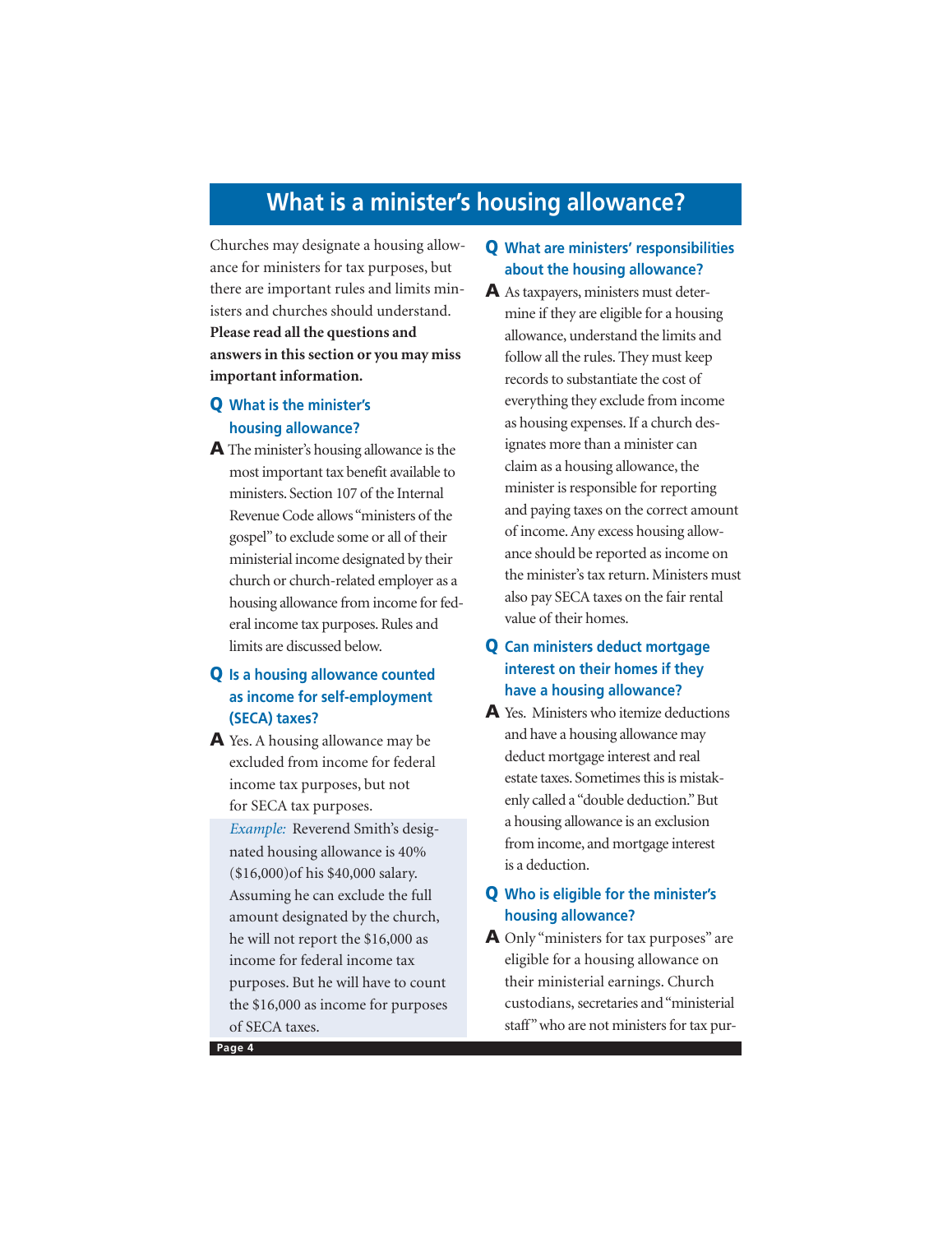poses are not eligible for a housing allowance. A church may call someone a "minister,"but the IRS may not treat that person as a minister for tax purposes — that depends on individual facts and circumstances. The IRS will consider most ordained ministers to be ministers for tax purposes and therefore eligible for a housing allowance on their ministerial income. Licensed and commissioned ministers are less likely to be treated as ministers for tax purposes by the IRS, but it depends on their individual facts and circumstances.

#### **Q Are bivocational ministers eligible for a housing allowance?**

**A** Churches may designate a housing allowance for bivocational ministers who are ministers for tax purposes. A minister's housing allowance can be designated for ministerial income only. Secular employers cannot designate a housing allowance for ministers who are paid for working in non-ministerial jobs.

# **Q How much can ministers who own their own homes exclude as a housing allowance from income for federal income tax purposes?**

- **A** Ministers who own their homes can exclude the lowest of the following three amounts from income for federal income tax purposes when their church employer properly designates a housing allowance for them:
	- 1. The housing allowance designated

by their church; or

- 2. Actual housing expenses(including mortgage payments, utilities, property taxes, insurance, furnishings, repairs and improvements); or
- 3. The fair rental value of the home (furnished, including utilities). *Example:* Reverend Smith owns his own home, and his church designated 40% (\$16,000) of his \$40,000 salary as an annual housing allowance in advance. His actual housing expenses for the year were \$15,000. The fair rental value of his home (furnished, including utilities) was \$17,000. Reverend Smith can exclude \$15,000 from income because his actual housing expenses were lower than both the amount designated by the church and the fair rental value of his home.

#### **Q Are ministers who pay off their mortgages eligible for a housing allowance?**

**A** Ministers who pay off their mortgages may have a housing allowance for other eligible expenses of maintaining a home such as utilities, taxes and repairs.With no mortgage payment, their expenses are likely to be much lower. Some ministers mistakenly think that they can exclude the "fair rental value"of their home if they have paid it off. That is not true. The limits discussed above apply to ministers who own their own homes, even if they have paid off their mortgage.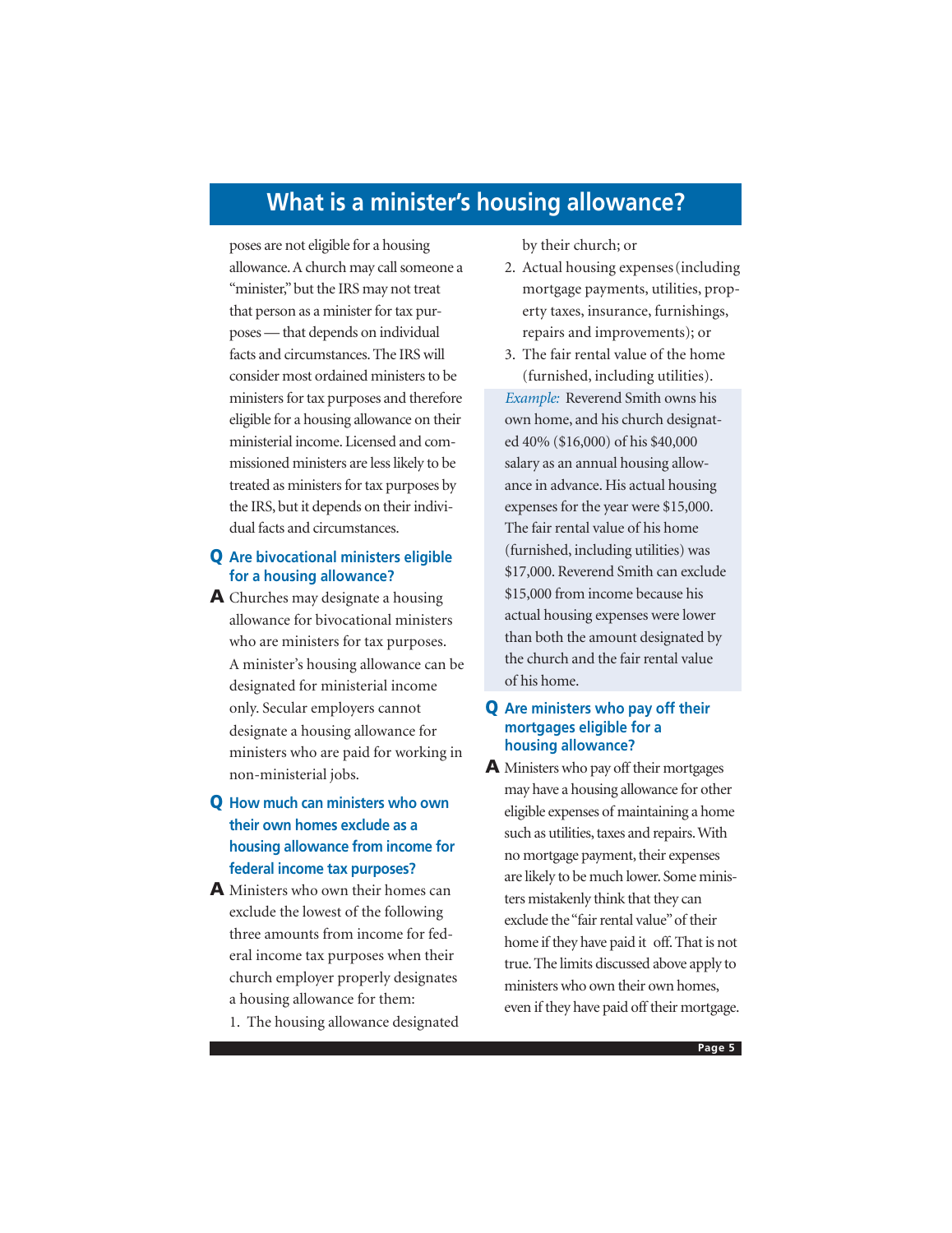### **Q How much can ministers who rent their homes exclude from income for federal income tax purposes?**

- **A** Ministers who rent their homes can exclude the lower of these two amounts:
	- 1. The amount designated by their church; or
	- 2. Actual housing expenses (including rent, renter's insurance, utilities, furnishings, repairs and improvements).

# **Q Can ministers who live rent-free in a parsonage owned by a church have a housing allowance?**

- **A** Churches can designate a housing allowance for a minister who lives in a parsonage if the minister pays for utilities, repairs, furnishings or other eligible expenses. Ministers who live rentfree in a church-owned parsonage should not include the fair rental value of the parsonage in income for federal income taxes. But they should include the fair rental value of the parsonage in income for SECA taxes. Ministers who live rent-free in a church owned parsonage may exclude the lower of these two amounts:
	- 1. The housing allowance designated by their church; or
	- 2. Actual housing expenses not paid by the church (including utilities, furnishings, repairs and improvements).

# **Q What housing expenses are eligible to be excluded from income?**

**A** Eligible expenses include mortgage payments (principal and interest); rent payments; real estate taxes; property insurance; utilities (gas, electricity, water, sewer, garbage pickup, local telephone service); appliances and furniture (purchase or rental cost and repairs); remodeling expenses; homeowners' dues; and pest control.

#### **Q What housing expenses are not eligible to be excluded from income?**

**A** Cleaning services, food and domestic help are not eligible to be excluded as income as part of a housing allowance. A housing allowance is available only for a principal residence, not for a second home, vacation home, business property or a farm. Home equity loan payments can be excluded as part of a housing allowance only if the loan is used to pay for housing expenses such as remodeling. Home equity loan payments used for college tuition or anything other than eligible housing expenses cannot be excluded from income as a housing allowance.

### **Q Are down payments on homes eligible housing expenses?**

**A** A down payment on a home may be excluded from income as a housing allowance, assuming it does not cause the regular limits to be exceeded.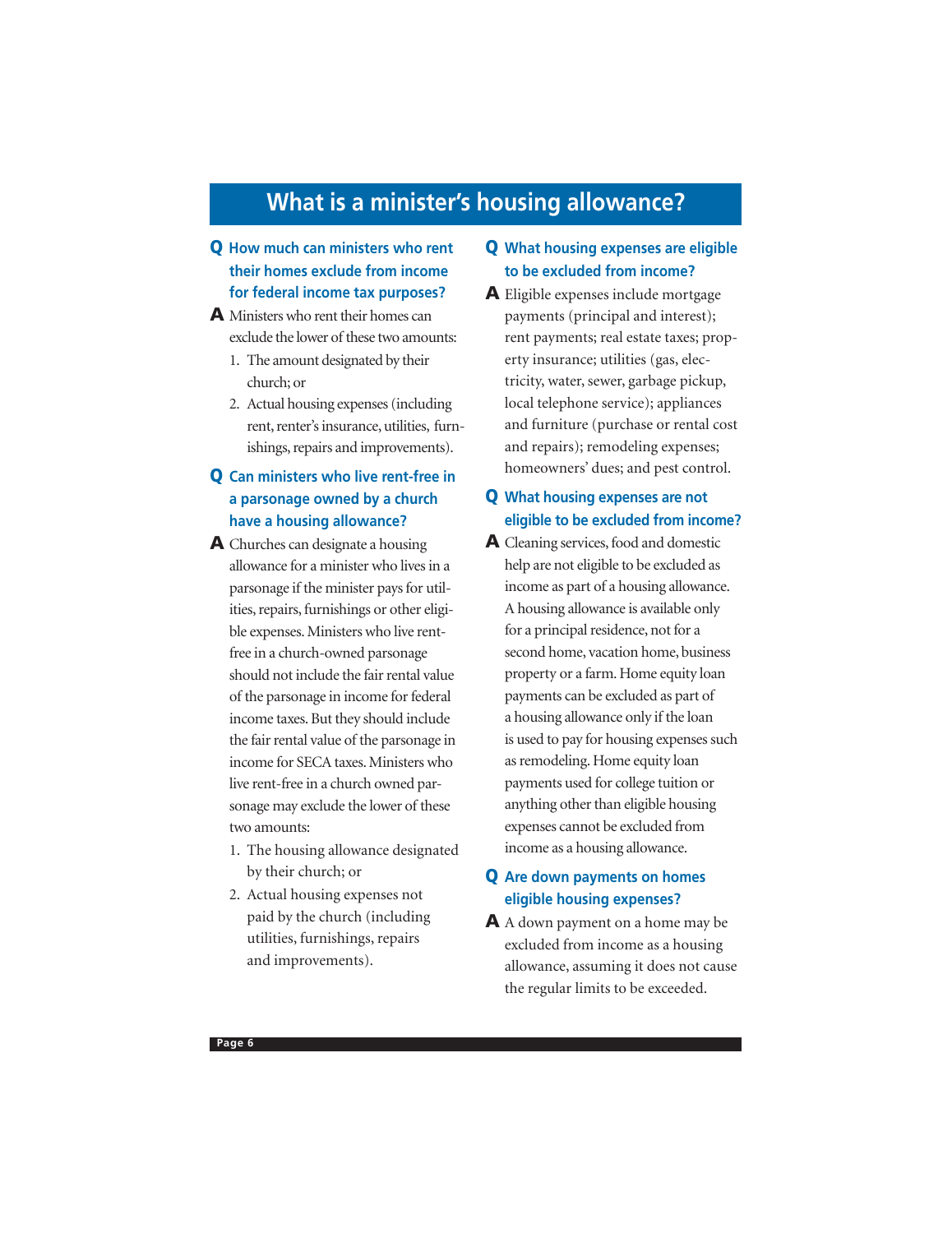*Example:* Reverend Black made a \$50,000 down payment on a home in 2005. His church designated \$55,000 of his \$60,000 salary as a housing allowance. Reverend Black had other housing expenses of \$10,000, but the fair rental value of the home (furnished, including utilities) was \$25,000. He can only exclude \$25,000 because the fair rental value was less than the church designated amount or his actual expenses, including the down payment. If he had made a down payment of \$12,000, his total housing expenses would have been \$22,000. He could have excluded \$22,000 because that amount is lower than the church-designated amount and the fair rental value.

### **Q How should a church designate a housing allowance?**

**A** Churches should designate a housing allowance in writing before the beginning of a calendar year. Although the IRS has recognized oral designations, they are difficult to prove. The "governing board" of the church should designate the allowance. In many churches, this is the congregation in a regular or called meeting. But in some churches the deacons, a finance committee or trustees may have the authority to make the designation. A line item in a church budget can be used to designate housing, but a resolution is much better.

#### **Q When can churches designate a housing allowance?**

- **A** Churches can designate a housing allowance only prospectively, not retroactively. In other words, the church must designate the housing allowance before the minister earns the income on which the church designates the housing allowance.
- **Q What happens if a church forgets to designate a housing allowance?**

**A** A minister cannot exclude income as a housing allowance unless the church designated it before the minister earned income for ministerial services. In other words, it has to be designated in advance (prospectively), not retroactively. However, a church may change a housing allowance during the year as long as the change is prospective.

*Example:* Reverend Smith's church forgot to designate a housing allowance for him in 2005, and doesn't discover the problem until 2006. It is too late for the church to designate an allowance for the 2005 tax year, and Rev. Smith cannot exclude any expenses he spent on housing from income on his 2005 tax return. Example: Reverend Smith's church discovers in October of 2005 that it forgot to designate a 2005 housing allowance for him. The church can designate a housing allowance for him for the rest of the year. But the *(continued on next page)*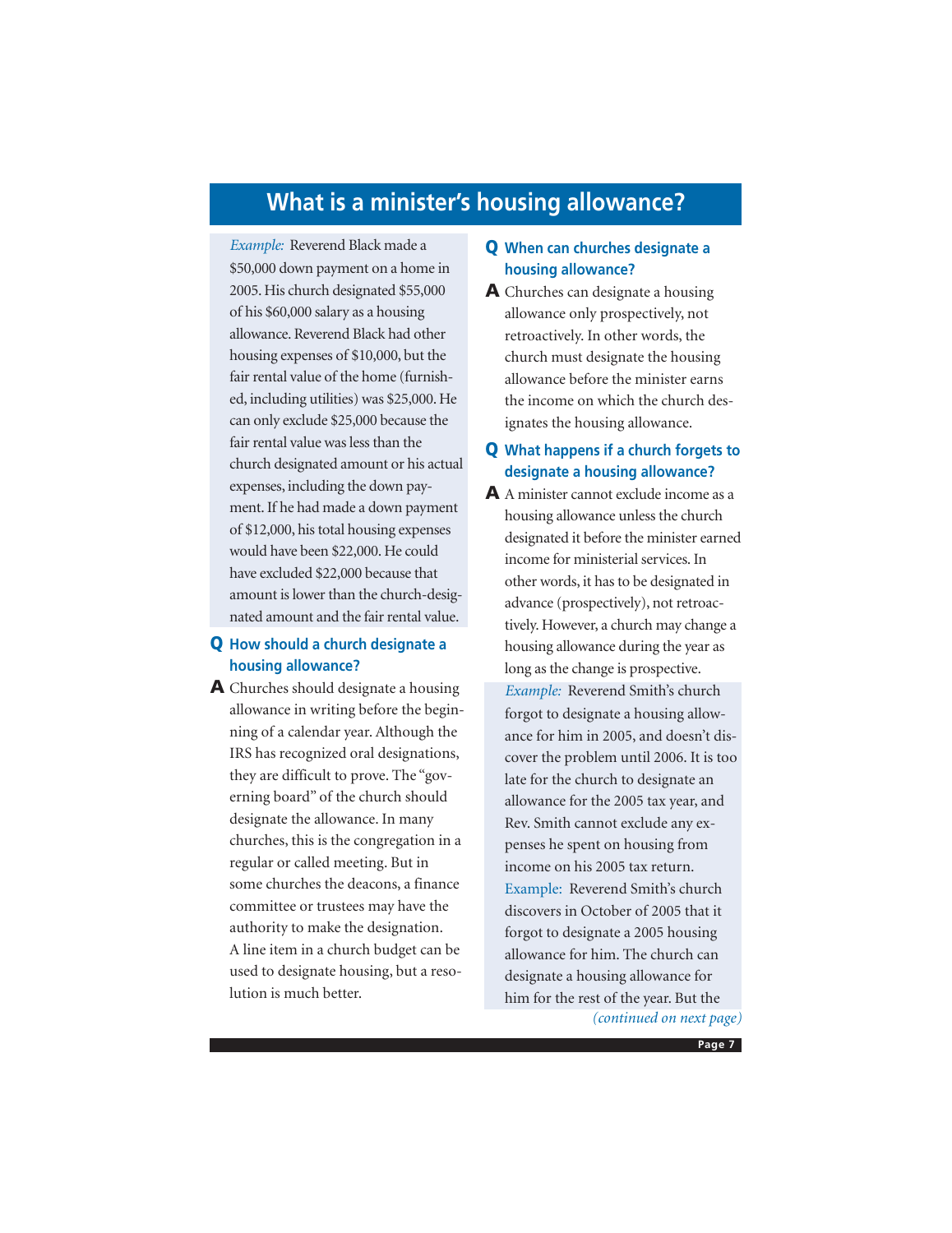church can't designate more than he'll earn for ministerial services the rest of the year. Designations have to be made before ministers earn compensation (prospectively), not retroactively.

#### **Q What can a church do to insure that a minister always has some amount designated as a housing allowance?**

**A** Churches should consider designating a housing allowance by adopting a statement "for the current year and for all future years unless otherwise provided." This "safety net" allows a designation to carry over from year to year, preventing problems if a church forgets to designate an allowance one year. However, safety net allowances should not be viewed as a substitute for designating a housing allowance each year.

#### **Q Is there a limit on the amount of a minister's salary that a church can designate as a housing allowance?**

**A** There is no limit on the amount of a minister's salary that a church can designate as a housing allowance. In appropriate situations, a church could designate 100% of a minister's salary as housing allowance. But remember that the amount the minister can exclude from income taxes is limited by the rules discussed above.

#### **Q What if the church designates more than the minister can claim as a housing allowance?**

**A** If the church designates more than the minister can claim as a housing allowance, the minister is responsible for reporting and paying federal income taxes on the correct amount of income.

- **Q Should a church report a housing allowance on a minister's Form W-2?**
- **A** The housing allowance does not need to be reported on a Form W-2, although some churches choose to report it. For more information, see our annual *Ministers Tax Guide* at *www.GuideStone.org* or call **1-800-262-0511** for a free copy.
- **Q Can retired ministers receive some or all of their retirement benefits from GuideStone as a housing allowance?**
- **A** Yes. Revenue Ruling 63-156 allows denominational pension boards such as GuideStone to designate a housing allowance for retired minister receiving benefits. Retired ministers may ask GuideStone to designate up to 100% of their retirement benefits as housing. But retired ministers must continue to follow the housing allowance rules and limits discussed above.

#### **Q How will GuideStone know how much to designate as housing?**

**A** Ministers will ask GuideStone to designate an amount on their benefit applications. They can also ask GuideStone to change that amount prospectively by filling out a form. Ministers are always responsible as taxpayers for following the housing allowance rules and reporting the cor-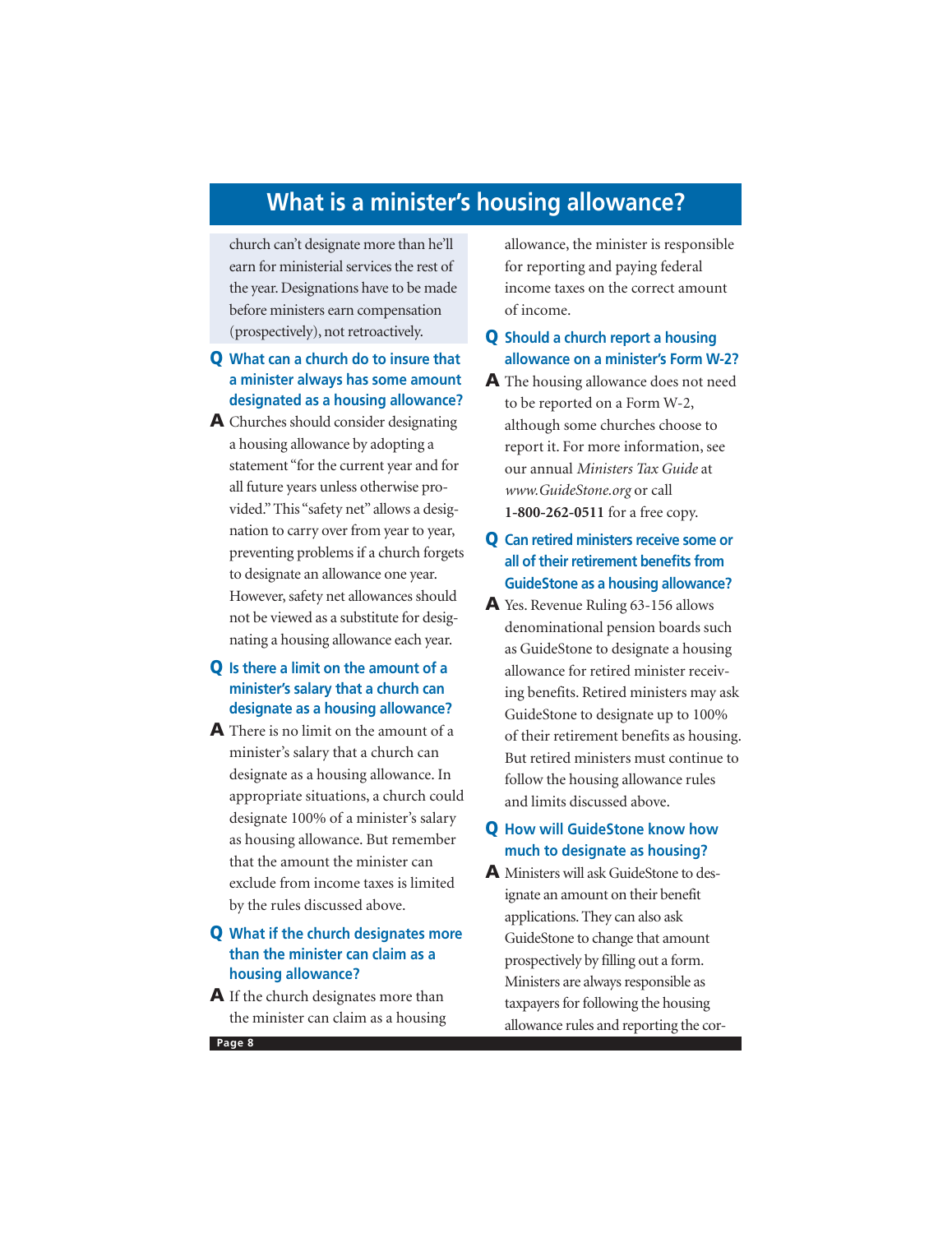rect amount of income, regardless of what they ask GuideStone to designate.

**Q Do retired ministers have to pay SECA taxes on their retirement benefits?**

**A** Retired ministers may be eligible to receive favorable SECA tax treatment on their benefits designated as housing allowance by GuideStone. In other words,"retired" ministers may not have to pay SECA taxes on their benefits designated as housing allowance. What constitutes "retirement" for purposes of these rules about SECA tax and the housing allowance depends on an individual's particular facts and circumstances. Ministers with questions about whether they are "retired" for this purpose should consult their tax advisors. Ultimately, the minister must make this decision. Many facts and circumstances may be relevant in determining whether retirement has occurred. For example, if a minister is receiving retirement benefits from a plan and is making contributions to the same plan, the IRS may not consider that minister retired for purposes of the housing allowance and the favorable SECA tax treatment. Similarly, the IRS may view ministers as not retired if they have not had a meaningful break in service or change in work duties. Ministers and their tax advisors should work together to address the relevant facts and circumstances of each individual case.

- **Q Can surviving spouses of retired ministers receive some or all of their benefits from GuideStone as a housing allowance?**
- **A** Ministers are eligible for housing allowance with respect to ministerial services they provide. The Internal Revenue Code does not contemplate that one person can receive housing allowance based upon another person's service. It would appear unlikely that a surviving spouse could receive housing allowance that is attributable to ministerial service of the other person. But a surviving spouse who is a minister for tax purposes may be eligible to receive housing allowance with respect to their own ministerial service. Surviving spouses should seek legal or tax advice before asking GuideStone to designate a housing allowance on their benefits.

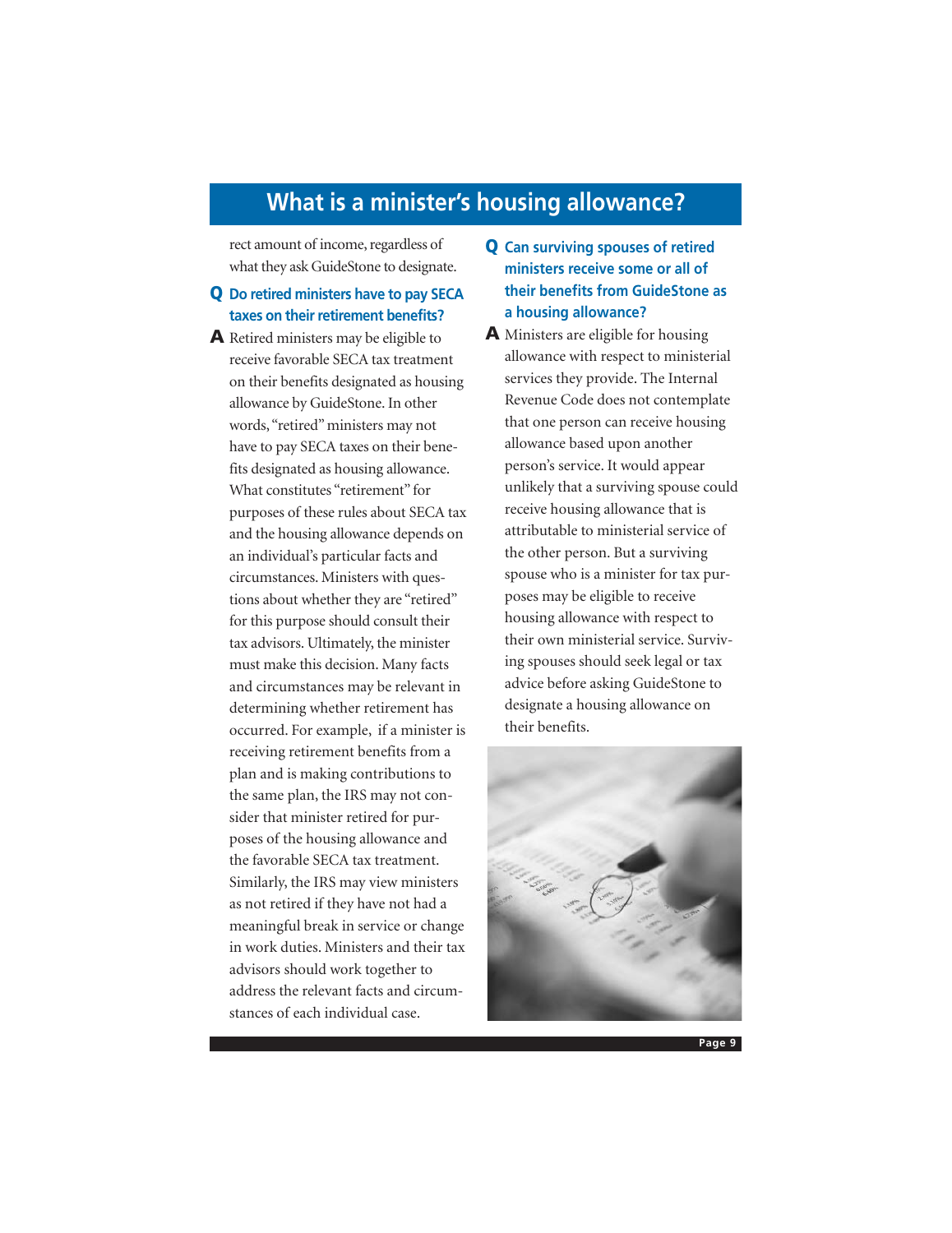Special Social Security rules apply to ministers for tax purposes. Ministers and their churches should understand these rules and their obligations. **Please read all the questions and answers in this section or you may miss important information.**

# **Q Do ministers have to pay Social Security taxes?**

**A** Ministers for tax purposes must pay SECA taxes on their ministerial earnings unless they have properly followed IRS rules to opt out of Social Security, something few ministers qualify to do. If ministers have opted out of Social Security for their ministerial income, they must pay Social Security taxes on any income earned from secular employment.

# **Q Why do most ministers have a "dual tax status?"**

**A** Most ministers are employees for federal income tax purposes. But they arealways considered self-employed for Social Security purposes. Unlike other taxpayers who are employees for federal income tax purposes, ministers must pay SECA taxes on their ministerial income.

# **Q What's the difference between FICA and SECA?**

**A** Social Security taxes or contributions are collected under the Federal Insurance Contributions Act (FICA) and the Self-Employment Contributions Act (SECA).

Many people refer to contributions to Social Security as either FICA or

SECA taxes. Most employers and employees split the cost of Social Security contributions, often called FICA taxes. But self-employed taxpayers pay the full amount themselves and often call these SECA taxes.

Payment of Social Security taxes can be very confusing to churches and ministers because ministers are treated differently than other taxpayers. Unlike other taxpayers, ministers often have a dual tax status. They are employees for income tax purposes but for their ministerial earnings, they are always considered self-employed for Social Security. Unlike other taxpayers who are employees for income tax purposes, ministers must pay Social Security at the SECA tax rate. Their church employers don't split the cost of Social Security contributions with them as they do for employees who aren't ministers.

# **Q Can a church pay FICA for a minister to save the minister money?**

**A** No. A church cannot pay FICA for someone who is a minister for tax purposes. By law, ministers are always treated as self-employed for Social Security purposes and therefore are subject to SECA taxes on their ministerial earnings. Churches that pay FICA for their ministers are not doing them a favor — they are violating the law. When churches mistakenly pay FICA for ministers, they can cause errors in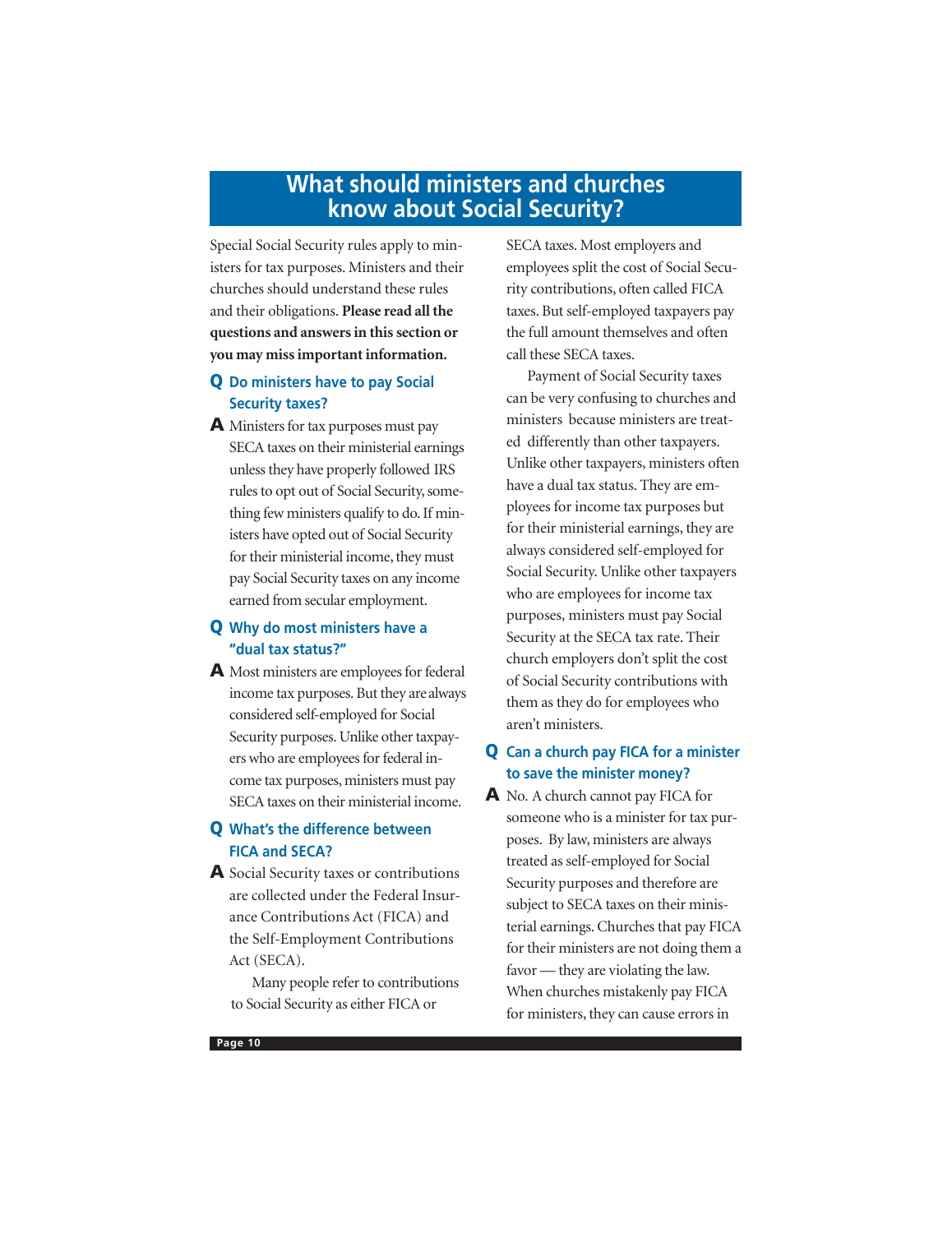Social Security Administration records that may affect future benefits.

#### **Q Can churches give ministers a Social Security "allowance" or "offset"?**

**A** Churches can give ministers a Social Security "allowance" or "offset" to help the minister pay SECA taxes. But a Social Security allowance or offset is extra income. The minister will have to report the allowance as income for federal income tax purposes and as income for SECA tax purposes.

## **Q Does a minister have to pay Social Security taxes on a churchdesignated housing allowance?**

**A** Yes. Although a housing allowance is excluded from income for federal income tax purposes, a minister must pay SECA taxes on a housing allowance until the minister retires. Another section of this brochure includes more information about the housing allowance.

### **Q How can a minister "opt out" of Social Security?**

**A** Few ministers can opt out of Social Security by meeting the strict IRS guidelines required for filing IRS Form 4361, *Application for Exemption from Self-Employment Tax for Use by Ministers, Members of Religious Orders and Christian Science Practitioners.*

Three copies of this form must be filed by the due date of the minister's tax return for the second year in which

the minister had net earnings from selfemployment of at least \$400, any part of which came from ministerial income. If the form isn't filed by that date, it is too late to opt out. The IRS must approve the application. Many ministers do not understand the strict rules for opting out of Social Security. They may not even read the requirements for filing Form 4361 before signing it. Ministers cannot opt out of Social Security because they think it's a bad investment.When filing Form 4361, a minister makes some representations under penalty of perjury.A minister must certify opposition on the basis of religious principles to acceptance of public insurance. That includes payments for death, disability, retirement or medical care. Ministers must certify that they have informed their ordaining body of their opposition to accepting public insurance benefits on the basis of religious principles . Few ministers will be able to meet these requirements.

# **Q Do churches have to pay FICA for their non-ministerial employees?**

**A** Churches must pay their share and withhold the employee's share of FICA for non-ministerial employees except in rare cases where a church has exempted itself from making these payments. Churches cannot classify non-ministerial employees as self-employed to avoid paying FICA.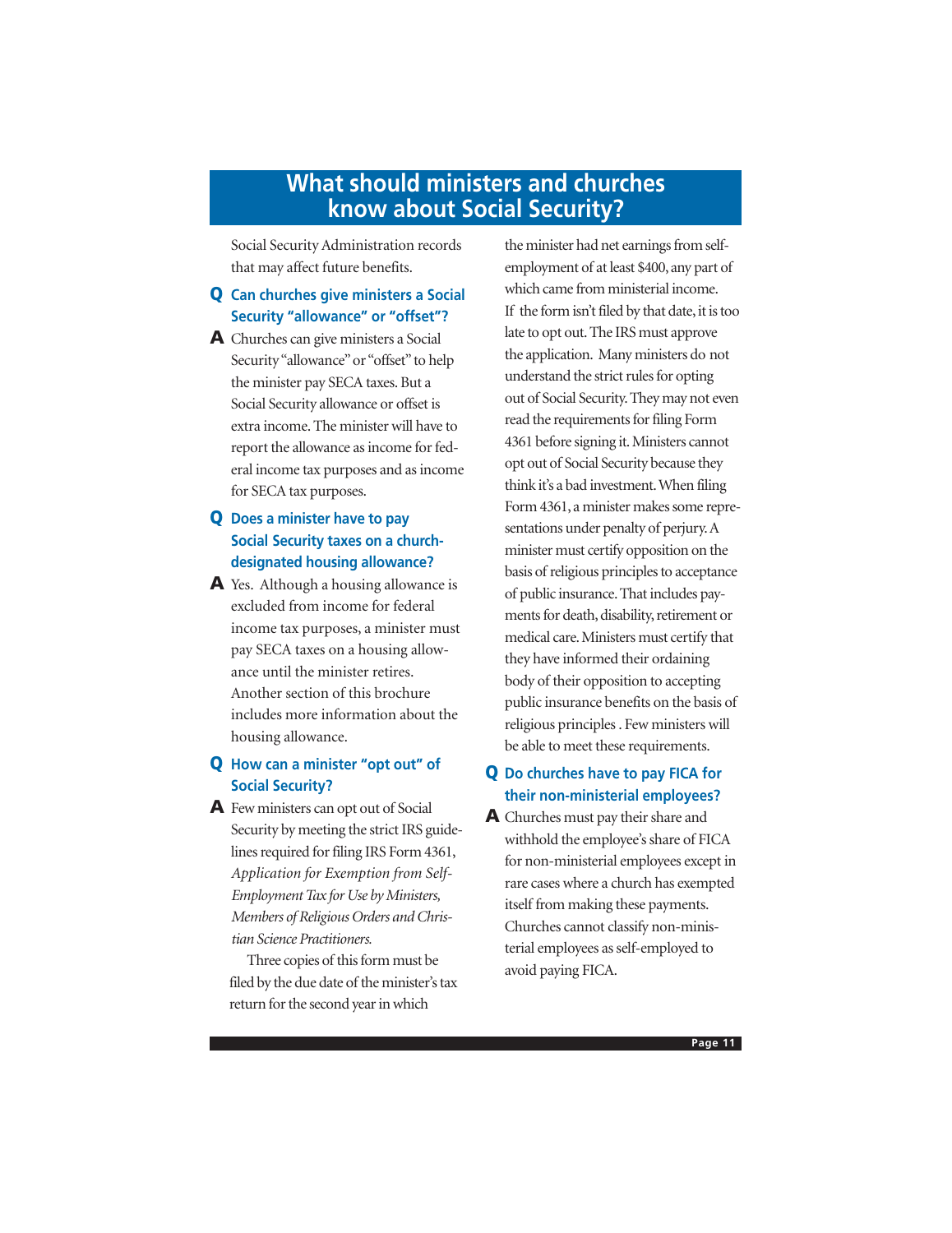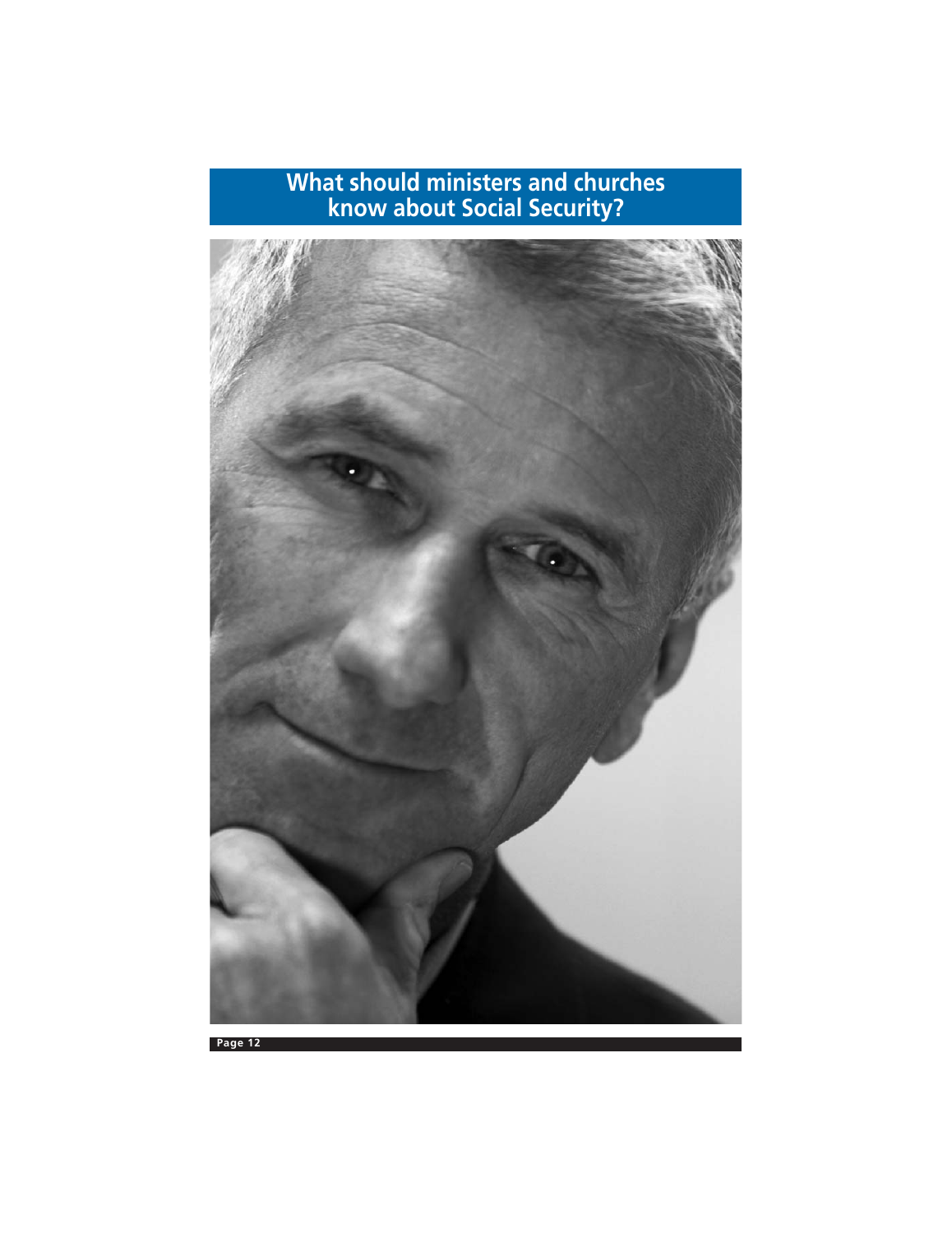### **Q Why are some churches exempt from paying FICA for their non-ministerial employees?**

**A** Few churches qualify to be exempt from paying FICA for their non-ministerial employees. Churches have one chance to exempt themselves from their obligation to pay FICA on behalf of their nonministerial employees. They may file IRS Form 8274,*Certification by Churches and Qualified Church-Controlled Organizations Electing Exemption from Employer Social Security and Medicare Taxes*. Churches filing this form must certify that they are opposed for religious reasons to the payment of Social Security taxes, something few churches can do. The deadline for filing Form 8274 relates to the date on which the church must file its first Form 941 on which it reports its employer share of FICA taxes.

When churches file Form 8274, they shift the burden of Social Security taxes to their employees, including non-ministerial employees. That means all their employees must pay SECA taxes as if they were self employed. Churches that are exempt from paying FICA should be sure that applicants, new hires and current employees understand their obligations to pay SECA taxes.

# **Q How can taxpayers verify the accuracy of Social Security Administration records?**

**A** The Social Security Administration (SSA) automatically sends annual statements to workers and former workers who are 25 and older. Taxpayers can also request statements at other times by completing Form SSA-7004, *Request for Social Security Statement*, available on the SSA's Web site at *www.ssa.gov* or by calling the SSA at 1-800-772-1213. All taxpayers should review their statements carefully. Any errors can be reported and corrected more easily the sooner they are found. For more information about annual statements and other Social Security issues, see the Social Security Administration's Web site at *www.ssa.gov.*

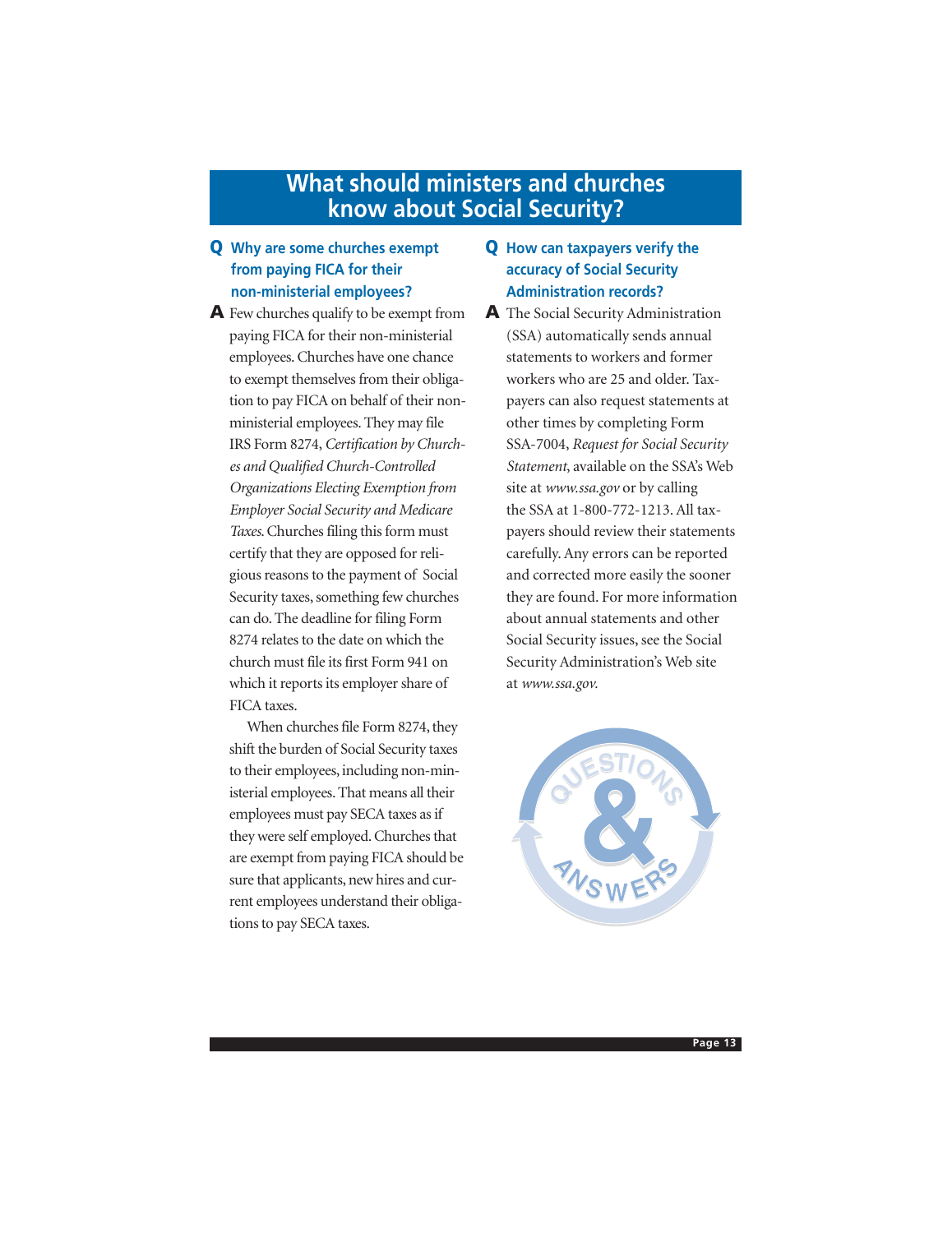Many ministers do not think of themselves as "employees" because they have experienced a "call" to the ministry. But most ministers get paid for their services, and the IRS classifies people who are paid for services as either employees or selfemployed. **Please read all the questions and answers in this section or you may miss important information.**

- **Q Are most ministers employees or self-employed?**
- **A** Most ministers have a "dual tax status." That means that although ministers are always self-employed for Social Security purposes (for their ministerial income), they are usually employees for income tax purposes.

#### **Q Can a minister ever be self-employed for income tax purposes?**

- **A** Some ministers are self-employed for income tax purposes. For example, full time evangelists who receive compensation from many different churches each year are often selfemployed for income tax purposes.
- **Q Can a minister who is an employee also have self-employment income for federal income tax purposes?**
- **A** A minister who is an employee for federal income tax purposes can also have self-employment income for income tax purposes. For example, ministers who work for only one church would be employees for federal income tax purposes for their church pay. But if they perform wed-

dings and funerals or occasionally preach at another church for pay, that income should be reported as selfemployment income for federal income tax purposes.

#### **Q Do employees complete their tax returns differently than selfemployed persons?**

**A** Most taxpayers are familiar with Form 1040, but employees and self-employed taxpayers complete their returns differently. Taxpayers who are employees for income tax purposes can deduct their unreimbursed business expenses on Schedule A only if they itemize their deductions, and only to the extent their unreimbursed business expenses exceed 2% of their adjusted gross income. Taxpayers who are self-employed for income tax purposes report income and business expenses on Schedule C. They can deduct their business expenses on Schedule C even if they do not itemize. Unlike employees, they can deduct all of their business expenses.

### **Q Are there any tax advantages to being treated as an employee instead of self-employed for income tax purposes?**

**A** Taxpayers who are employees for income tax purposes may benefit from several tax advantages. Employees may exclude the cost of employer-paid medical and dental insurance from income. They may also exclude the cost of up to \$50,000 of coverage in employer-paid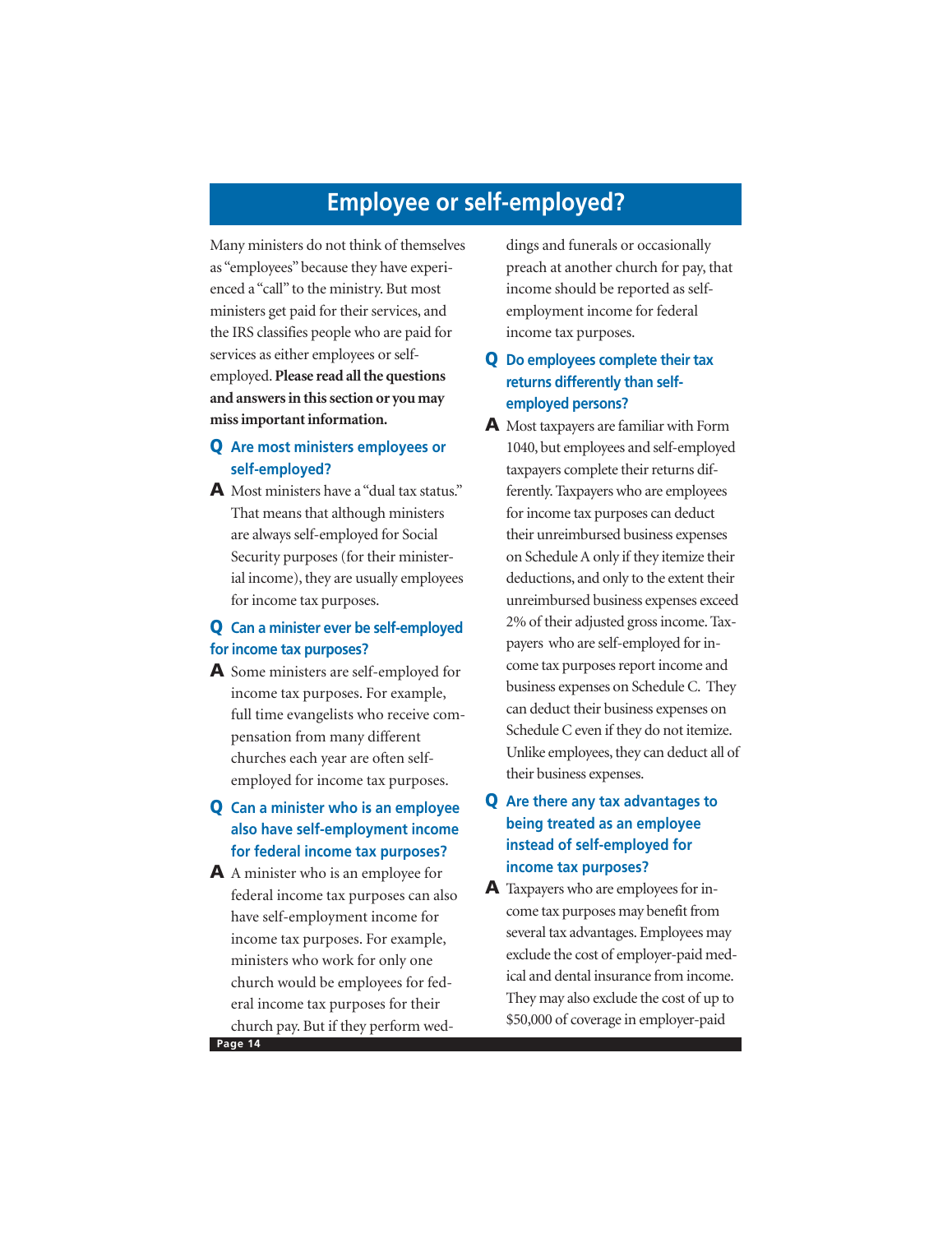group life insurance. Employees may also be eligible to participate in employer-sponsored retirement plans.

- **Q Are self-employed taxpayers more likely to be audited by the IRS?**
- **A** Taxpayers who report their federal income tax returns as self-employed persons are more likely to be audited by the IRS. IRS data shows that selfemployed people are less likely to report their income correctly than employees. Remember that ministers who have income from only one church are likely to be viewed as employees for income tax purposes by the IRS. Churches should issue a Form W-2, not a Form 1099, to minister employees.As explained earlier, ministers often have a dual tax status and will pay SECA taxes on their ministerial earnings, but most ministers should file their tax returns as employees and should receive a Form W-2 from their church.

# **Q What can happen to ministers who incorrectly file their income tax returns as self-employed instead of as employees?**

**A** The IRS can reclassify ministers as employees for income tax purposes if the IRS decides they should have filed their returns as employees instead of as self-employed taxpayers. Remember that employees can deduct business expenses only if they can itemize and only to the extent their business expenses exceed 2% of their adjusted gross

income. If the IRS reclassifies a minister as an employee, the minister may lose business expense deductions and could owe back taxes and penalties to the IRS.

#### **Q Should churches issue ministers a Form 1099 or a Form W-2?**

**A** Generally, churches should issue ministers a Form W-2 because most ministers are employees for income tax purposes even if they are self-employed for Social Security purposes. If a church pays a minister who is truly self-employed for tax purposes, such as a traveling evangelist, at least \$600 a year, the church should issue a Form1099-MISC to the evangelist.

**Q Are churches required by law to withhold income taxes from their ministers' pay if their ministers are employees for income tax purposes?**

**A** No, churches are not required by law to withhold income taxes from their ministers' pay, even if their ministers are employees for income tax purposes. But many ministers voluntarily elect to have churches withhold income taxes from their pay. Most churches are required to withhold income taxes from non-minister employees.

### **Q Are most paid church workers employees or self-employed?**

**A** Most paid church workers are employees for income tax purposes. Their churches should use Form W-2, not Form 1099, to report their income.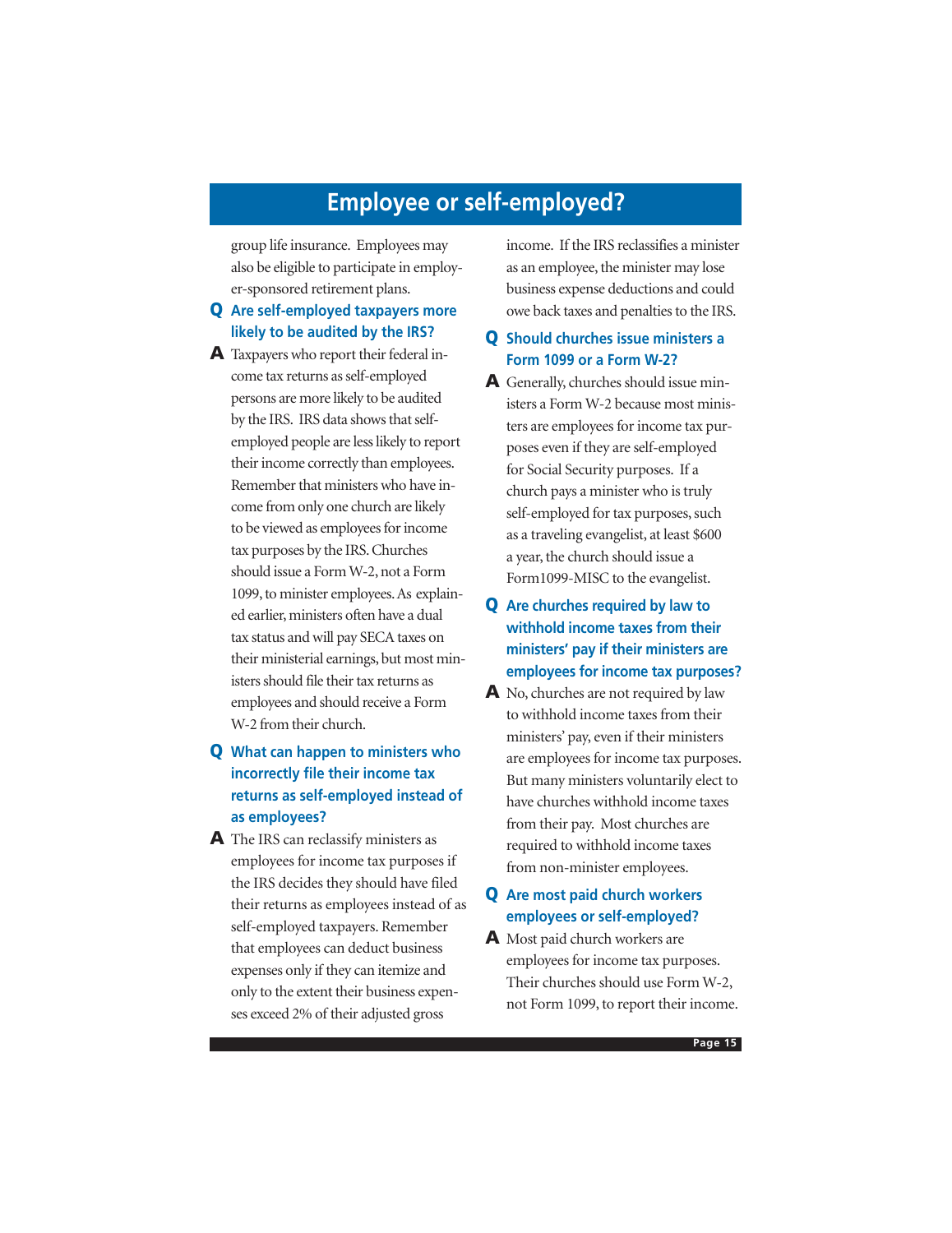- **Q Can churches classify paid workers as independent contractors to avoid paying FICA or withholding income taxes from them?**
- **A** No. Churches cannot classify paid workers as independent contractors in an effort to "save money." They must follow the law. Some ministers think they will save money on taxes if they treat themselves as self-employed for income tax purposes rather than as employees. This is rarely true, but even if it is, ministers and churches should follow IRS rules.
- **Q What should churches consider when classifying ministers as employees or self-employed?**
- **A** Tests used by the IRS and federal courts would classify most ministers as employees for income tax purposes. Remember that most ministers have a dual tax status. Generally, they are employees for income tax purposes but are always self-employed for Social Security purposes with respect to their ministerial income.

The United States Tax Court applied this seven-factor test to ministers in 1994 when deciding if they were employees or self-employed for income tax purposes:

- 1. The degree of control the employer has over the details of the work.
- 2. Which party invests in the facilities used for the work.
- 3. The opportunity the worker has for profit or loss.
- 4. Whether the employer has the right to discharge the worker.
- 5. Whether the work is part of the employer's regular business.
- 6. The permanency of the relationship.
- 7. The relationship the parties think they are creating.

# **Q What should a church consider when treating paid workers as independent contractors instead of employees for income tax purposes?**

**A** Remember, ministers usually have a dual tax status and should be treated as employees for income tax purposes and self-employed for Social Security purposes with respect to their ministerial earnings.

Sometimes it's difficult for churches to decide if other paid workers are employees or independent contractors. Employers should generally err on the side of treating workers as employees if they aren't sure. If a church treats a worker as an independent contractor and the IRS later reclassifies that worker as an employee, the church could face substantial fines.

For more information about how the IRS decides if a worker is an independent contractor or employee, see IRS Publication 15-A, *Employer's Supplemental Tax Guide (Supplement to* 

**Page 16**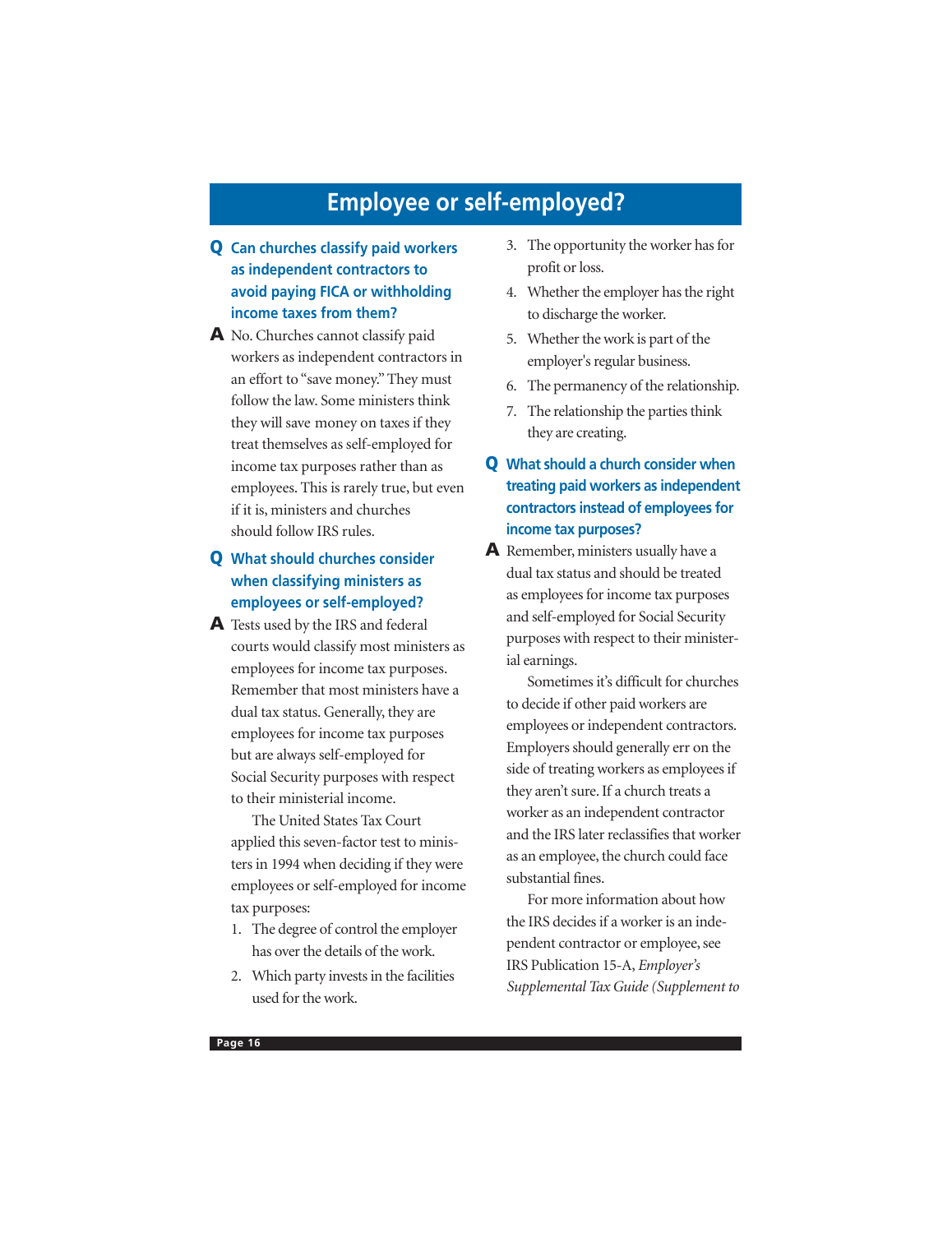*Publication 15 (Circular E), Employer's Tax Guide)*, on the IRS Web site at *www.irs.gov.*

These facts suggest to the IRS that a worker is an employee instead of self-employed:

- The worker is required to follow an employer's instructions about when, where, and how to work.
- The worker receives on-the-job training from an experienced employee.
- The worker is expected to perform the services personally, and not use a substitute.
- The employer, rather than the worker, hires and pays any assistants.
- The worker has a continuing working relationship with the employer.
- The employer establishes set hours of work.
- The worker is expected to work full time (more than 20 hours per week.)
- The work is done on the employer's premises.
- The worker must submit regular oral or written reports to the employer.
- The employer reimburses the worker's business expenses.
- The employer furnishes the worker's tools, supplies, and equipment.
- The worker does not work for other employers.
- The worker does not advertise his or her services to the general public.

Workers don't have to meet all of these factors to be considered an employee. If they meet most of them, the IRS will consider them to be employees. That's why churches should treat workers as employees rather than independent contractors if they are in doubt.

*This educational information is not intended as legal or tax advice. Ministers or churches with specific legal or tax questions should consult a legal or tax advisor who understands ministerial tax issues.*